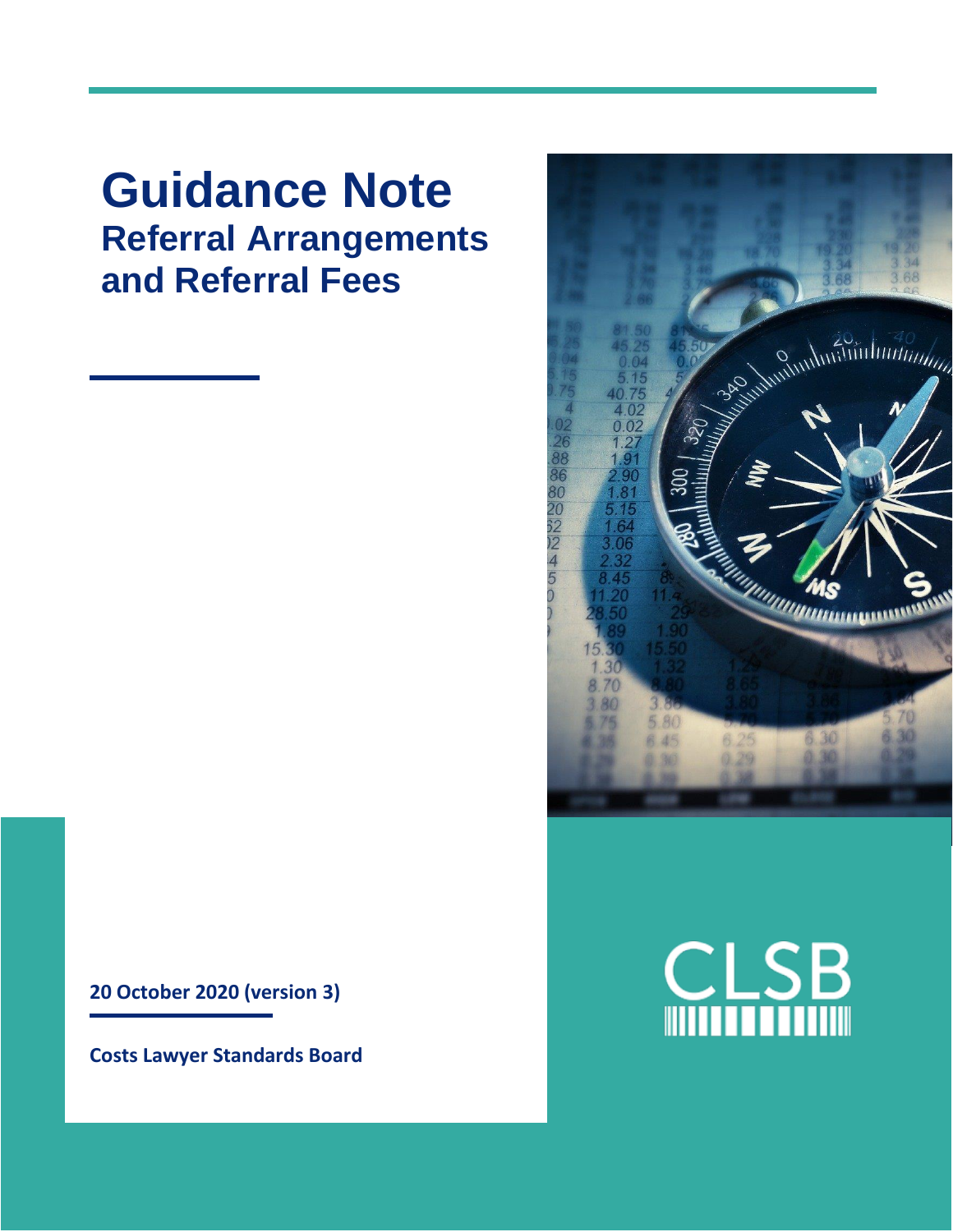This guidance note is intended to help Costs Lawyers understand their obligations in relation to referral arrangements and referral fees.

#### What are referral arrangements and referral fees?

- 1. In broad terms, a referral arrangement is any arrangement whereby one party introduces or refers a potential client to another party, or recommends the services of the other party to the potential client. (Note, however, there is a narrower definition of a referral arrangement for the purposes of the ban on referral fees in personal injury cases – see below). As a Costs Lawyer you could either receive the referral or refer your client to a third party.
- 2. It follows that referral fees are payments(including money or other consideration) made in connection with a referral arrangement.

## Background to referral fees

3. The subject of referral fees within the legal profession continues to polarise opinion. A report by the Legal Services Board published in May 2011 identified no regulatory reason for a complete ban on referral fees but concluded there should be better disclosure, so that consumers know exactly how much money is changing hands and between whom. However, in 2013 a ban on referral fees in personal injury cases was introduced by the Legal Aid, Sentencing and Punishment of Offenders Act 2012 (LASPO). This was part of a raft of measures aimed at balancing the need to ensure access to justice with the need to reduce the cost of civil litigation.

## As a Costs Lawyer, may I enter into a referral arrangement and pay referral fees?

4. Under the CLSB Code of Conduct, there are seven principles to which Costs Lawyers must conform to ensure public confidence in you and the profession. The following principles are most relevant to referral arrangements and referral fees:

Principle 1: You must act with integrity and professionalism.

Principle 3: You must act in the best interests of your client.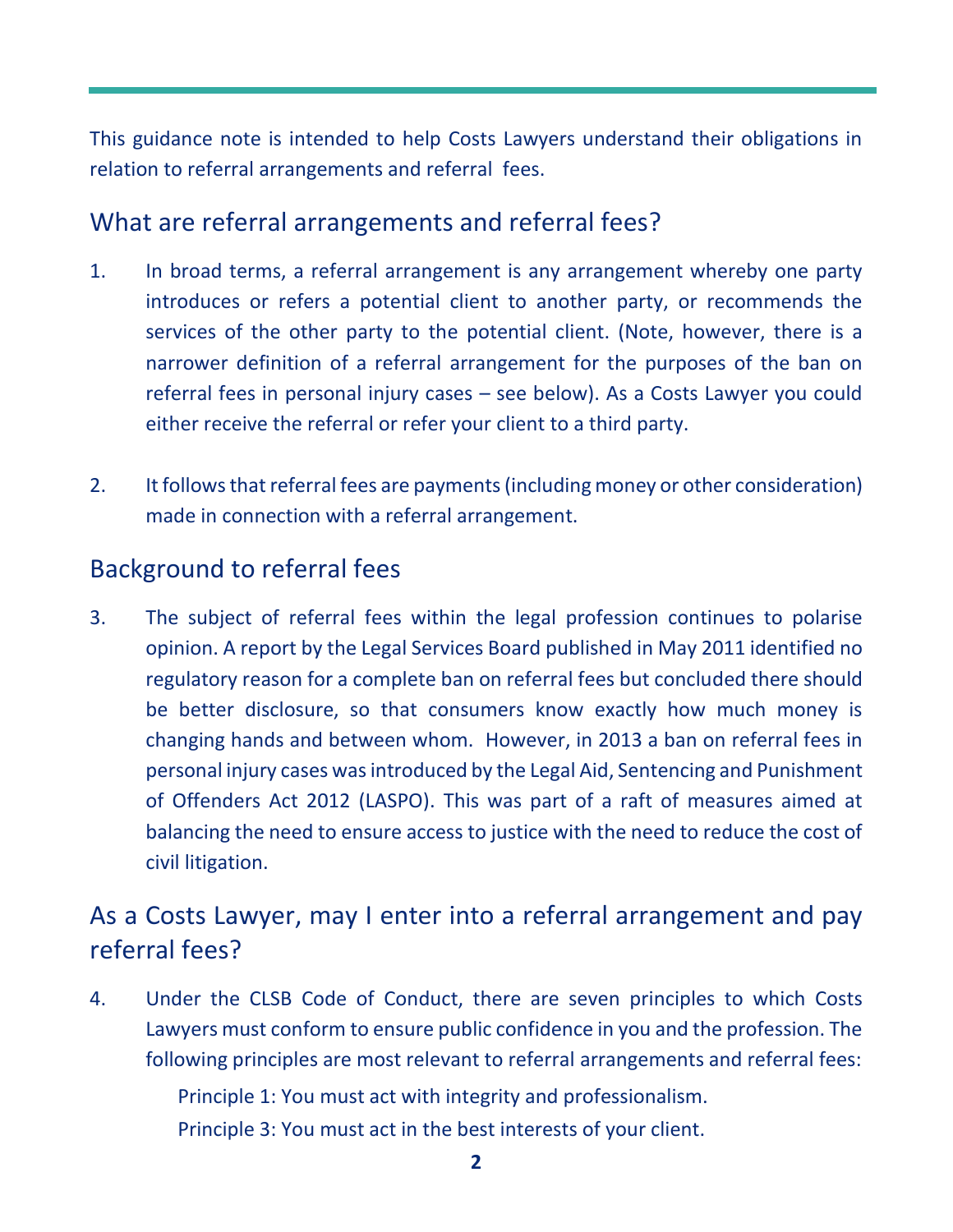Principle 4: You must provide a good quality of work and service to each client.

- 5. The Code of Conduct also contains the following provisions which are specifically relevant to referral arrangements:
	- 1.5 You must not … accept referrals from a third party who made an unsolicited approach to the private individual (lay person) being referred.
	- 1.6 You must not enter into any fee arrangements which are unlawful.
	- 4.6 You must ensure that clients are able to make informed decisions about the work being undertaken on their behalf and the cost of that work.
- 6. Therefore, you may enter into referral arrangements and pay or receive referral fees provided that:
	- the party you enter into the arrangement with is reputable;
	- the arrangement is disclosed to your client as soon as reasonably practicable, including the amount of the referral fee paid;
	- the arrangement does not influence or impinge upon your duties and responsibilities to your client;
	- the arrangement is in the best interests of your client;
	- the referral is not the result of an unsolicited approach to a private individual;
	- the arrangement is lawful; and
	- the arrangement does not result in a third party being in breach of their legal or regulatory obligations.

## Does the ban in LASPO apply to Costs Lawyers?

7. Not directly, because Costs Lawyers are not "regulated persons" for the purposes of section 56 of LASPO. However, the Act could prevent some arrangements that you may wish to have with regulated persons such as solicitors or barristers. In particular, the Act prevents a regulated person, in the course of conducting a personal injury claim, being paid for arranging for another person to provide services to the client. So this would be likely to, for example, prevent you paying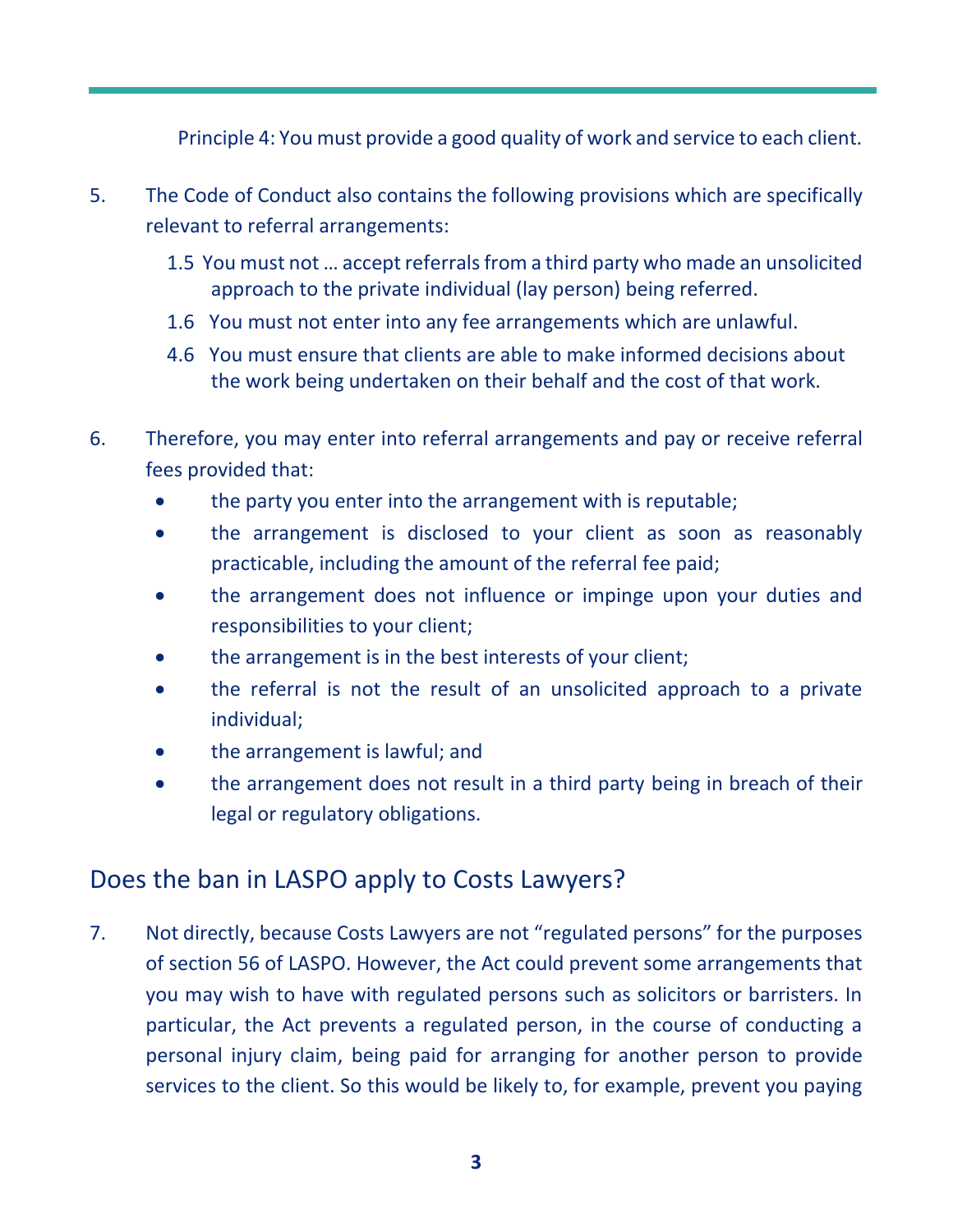a referral fee to a solicitor who instructed you to act for one of their clients on costs issues connected with a personal injury claim.

- 8. You should also bear in mind that any agreement which breaches LASPO will be unenforceable.
- 9. Note that the definition of a "referral" in LASPO is very specific and is narrower than the interpretation generally applied for regulatory purposes. Therefore, if you are considering entering into a referral arrangement in respect of personal injury matters, we would encourage you to carefully consider the application of LASPO to your individual circumstances and to seek specialist advice if necessary.

## Do referral fee arrangements have to be in writing?

- 10. There is no specific requirement for your referral arrangements to be in writing. However, having a written agreement will enable you to demonstrate compliance with the law and with the CLSB Code of Conduct, and is of course good business practice.
- 11. Likewise, the information provided to the client concerning the arrangement should be in writing.

## Can I pass on the cost of a referral fee to a client as a disbursement?

12. A referral fee that you pay to a third party is not a disbursement and should not be charged to a client as such. This is because a referral fee is not a liability you have incurred on the client's behalf in the course of acting for them; it is your liability incurred by you before the client instructed you.

## What if I work in a solicitors' firm or regulated ABS?

13. If you work in a firm or organisation regulated by the Solicitors Regulation Authority (SRA), you will be subject to the SRA's Standards and Regulations – in particular the Principles and Code of Conduct for Firms – in addition to your obligations as a regulated individual under the CLSB Code of Conduct. There is